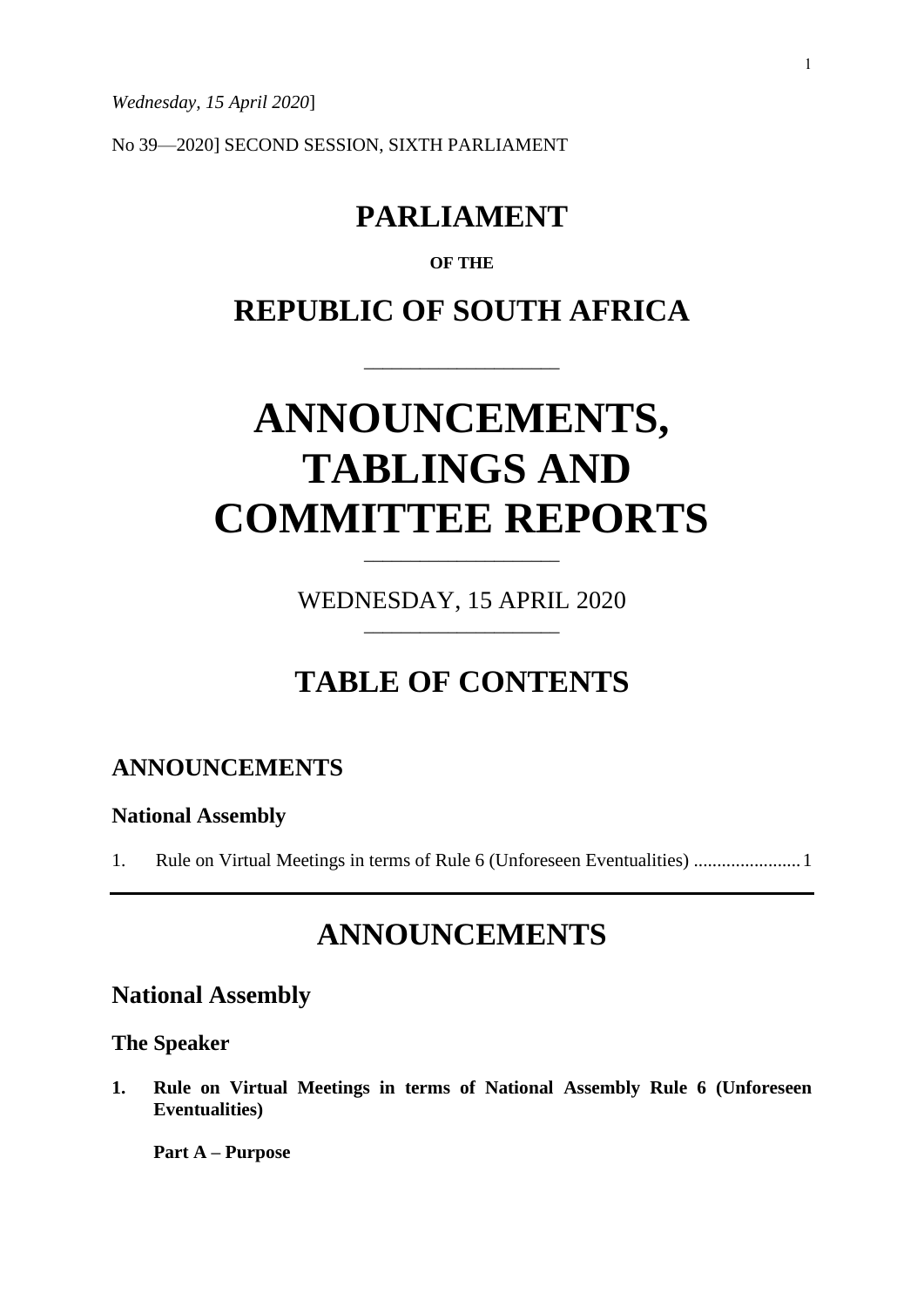The purpose of this rule is to enable the National Assembly and its committees to hold compliant virtual meetings using technological platforms.

Rule 6 of the National Assembly Rules provides that the Speaker may give a ruling or frame a rule in respect of any eventuality for which the rules or orders of the House do not provide, having due regard to the procedures, precedents, practices and conventions developed by the House and on the basis of constitutional values and principles underpinning an open, accountable and democratic society. A rule framed by the Speaker remains in force until the House, based on a recommendation of the Rules Committee, has decided thereon.

The Rules of the National Assembly remain in operation and are supplemented by this rule in order to provide for virtual meetings.

## **Part B - Application of rule**

This rule applies to  $-$ 

- (a) sittings of the National Assembly in the event a physical sitting is not possible, as determined by the Speaker;
- (b) meetings of committees in the event a physical meeting is not possible, as determined by the chairperson.

## **Part C - Notice and venue of meeting**

In terms of this rule –

- (a) the Speaker or chairperson of a committee shall issue a notice and agenda for a virtual meeting, which must include the date and time of the meeting;
- (b) all documents of the meeting shall be distributed by electronic means to which Members have access; and
- (c) the venue of a virtual meeting shall be deemed to be Cape Town as the seat of Parliament.

#### **Part D - Privilege and order in meetings**

In a virtual meeting –

- (a) members shall have the same powers, privileges and immunities which they ordinarily enjoy in parliamentary proceedings; and
- (b) where relevant, current rules on order in public meetings and order in debate shall apply.

#### **Part E - Presiding Officers**

In a virtual meeting the Presiding Officer or Chairperson of a committee shall have all the powers as provided for in the current Rules.

#### **Part F - Quorum**

In a virtual meeting –